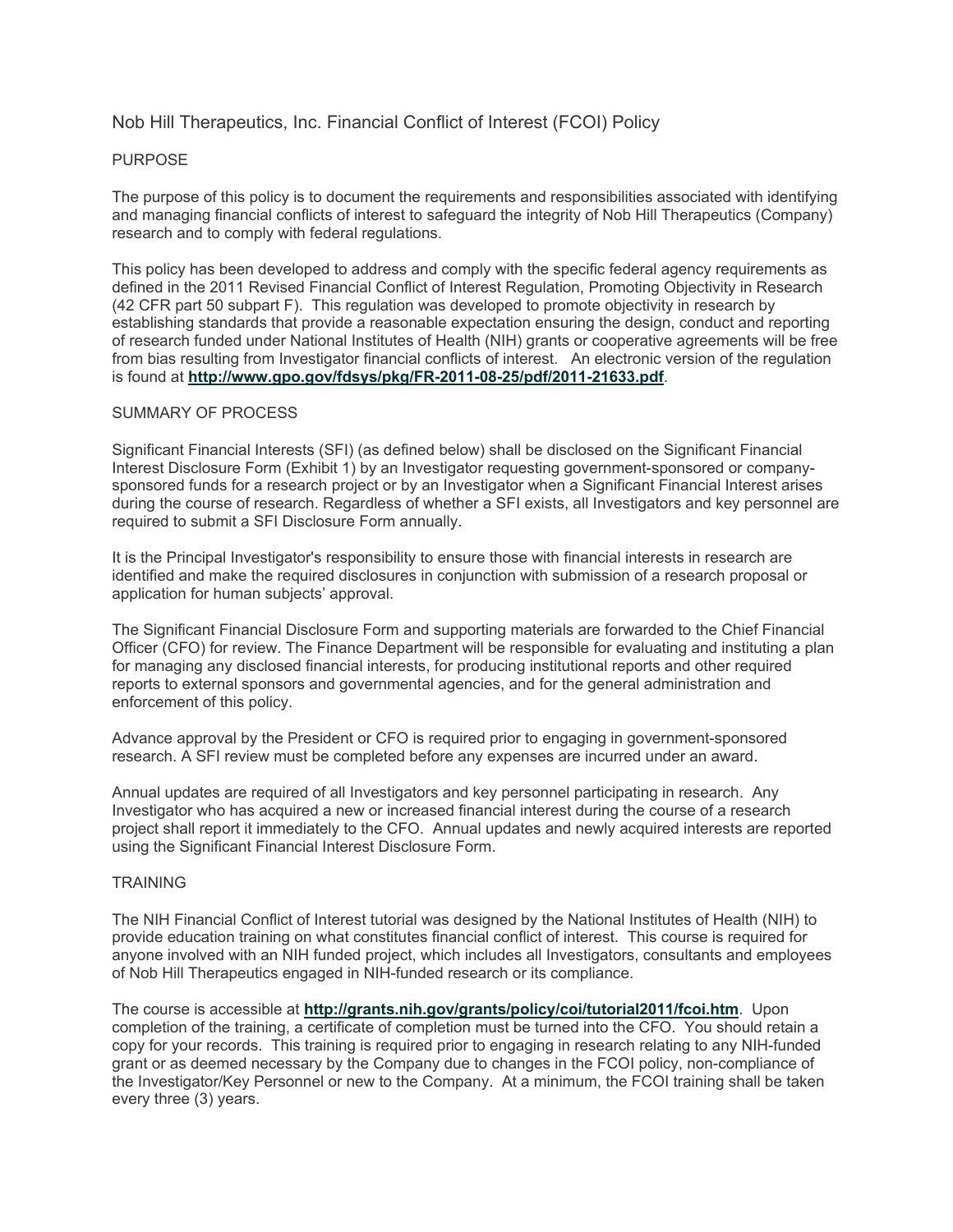## KEY DEFINITIONS

The following definitions are provided as a reference and are considered key definitions in understanding the federal regulations of FCOI. A complete list of official definitions can be found at 42 CFR 50.603.

Institution – means any domestic or foreign, public or private, entity or organization (excluding a Federal agency) applying for, or receiving NIH research funding.

Investigator – means the project director or principal investigator and any other person, regardless of title or position, who is or will be responsible for the design, conduct, or reporting of research funded by the NIH, which may include, for example, collaborators or consultants.

Institutional responsibilities – means an Investigator's professional responsibilities on behalf of the Institution, and as defined by the Institution, including but not limited to, activities such as research, research consultation, teaching, professional practice, institutional committee memberships, and service on panels such as Institutional Review Boards or Data and Safety Monitoring Boards.

Financial interest – means anything of monetary value, whether or not the value is readily ascertainable.

Financial conflict of interest (FCOI) – means a significant financial interest that could directly and significantly affect the design, conduct, or reporting of NIH-funded research.

Manage – means taking action to address a financial conflict of interest, which can include reducing or eliminating the financial conflict of interest, to ensure, to the extent possible, that the design, conduct, and reporting of research will be free from bias.

Senior/Key Personnel – means the PD/PI and any other person identified as senior/key personnel by the Institution in the grant application, progress report, or any other report submitted to the NIH by the Institution under the regulation.

Significant Financial Interest (SFI) –

(1) A financial interest consisting of one or more of the following interests of the Investigator (and those of the Investigator's spouse and dependent children) that reasonably appears to be related to the Investigator's institutional responsibilities:

(i) With regard to any publicly traded entity, a significant financial interest exists if the value of any remuneration received from the entity in the twelve months preceding the disclosure and the value of any equity interest in the entity as of the date of disclosure, when aggregated, exceeds \$5,000 (ii) With regard to any non-publicly traded entity, a significant financial interest exists if the value of any remuneration received from the entity in the twelve months preceding the disclosure, when aggregated, exceeds \$5,000, or when the Investigator (or the Investigator's spouse or dependent children) holds any equity interest (e.g. stock, stock option, or other ownership interest); or (iii) Upon receipt of income related to intellectual property rights and interests (e.g. patents, copyrights)

(2) Investigators also must disclose the occurrence of any reimbursed or sponsored travel (i.e., that which is paid on behalf of the Investigator and not reimbursed to the Investigator so that the exact monetary value may not be readily available), related to their institutional responsibilities, provided, however, that this disclosure requirement does not apply to travel that is reimbursed or sponsored by excluded sources provided in regulation. For example, if the PI travels to a scientific seminar but does not pay or receive reimbursement by the Company directly (i.e. the travel was paid for by a third party/sponsor), the PI is required to disclose basic information to the Company relating to the trip, such as purpose of the trip, identify of the payer/sponsor, destination and duration. The Company is required to determine if additional information is required (e.g. monetary value) and whether the travel constitutes a FCI with NIHfunded research.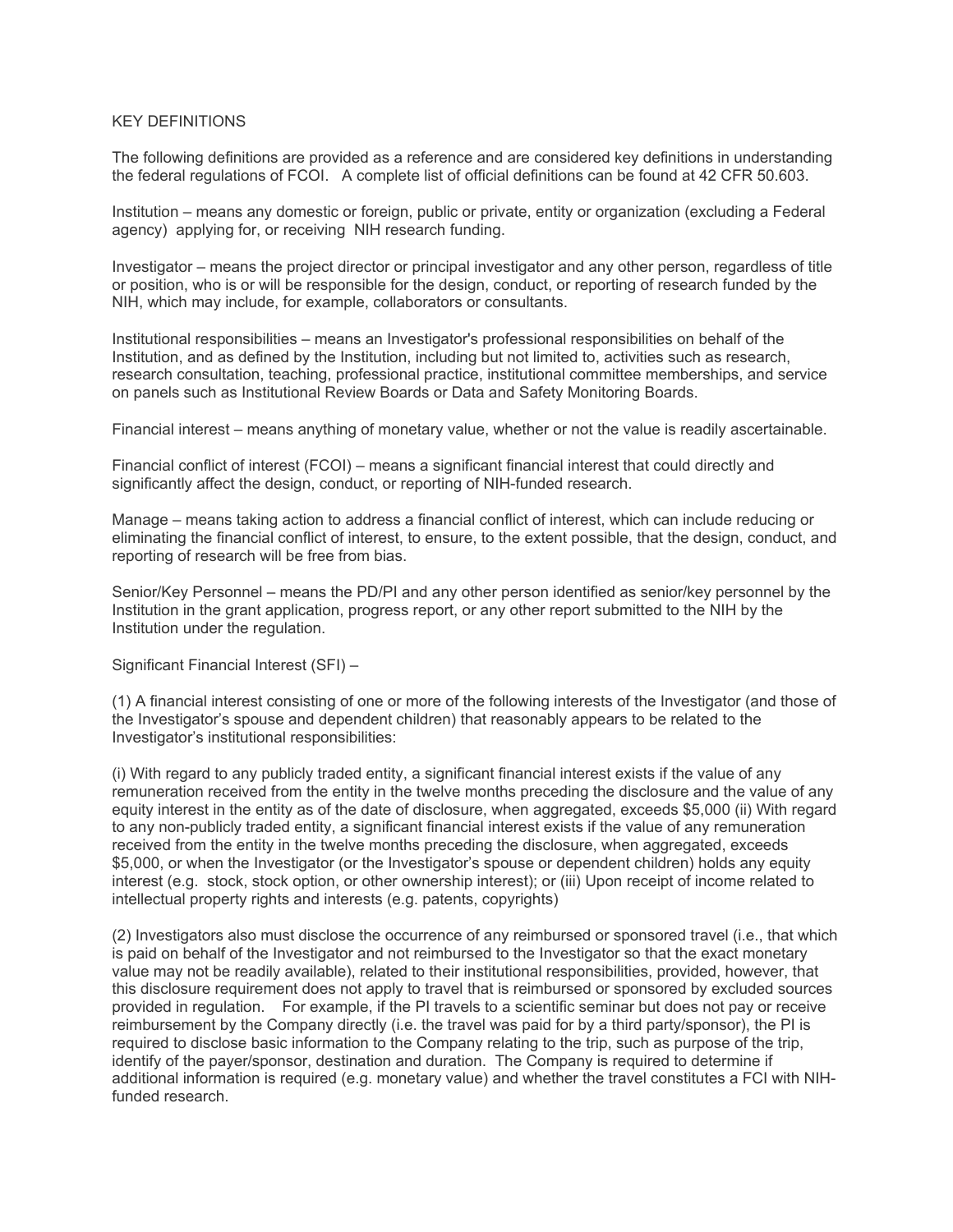(3) The term *significant financial interest* does not include the following types of financial interests:

(i) salary, royalties, or other remuneration paid by the Institution to the Investigator if the Investigator is currently employed or otherwise appointed by the Institution; (ii) intellectual property rights assigned to the Institution and agreements to share in royalties related to such rights; (iii) any ownership interest in the Institution held by the Investigator, if the Institution is a commercial or for-profit organization; (iv) income from investment vehicles, such as mutual funds and retirement accounts, as long as the Investigator does not directly control the investment decisions made in these vehicles;

(v) income from seminars, lectures, or teaching engagements sponsored by a federal, state or local government agency, an Institution of higher education as defined at 20 U.S.C. 1001(a), an academic teaching hospital, a medical center, or a research institute that is affiliated with an Institution of higher education; or (vi) income from service on advisory committees or review panels for a federal, state or local government agency, Institution of higher education as defied at 20 U.S.C. 1001(a), an academic teaching hospital, a medical center, or a research institute that is affiliated with an Institution of higher education.

# **PROCEDURES**

A. Identification of Persons Required to Disclose a Significant Financial Interest - It shall be the responsibility of the Principal Investigator of a Research project to identify all Investigators who have a SFI requiring disclosure under this policy and to ensure that a SFI Disclosure Form is prepared and submitted. In addition, the Principal Investigator shall be responsible for ensuring that annual updates and disclosures of new or increased financial interests are disclosed.

B. Submission and Review of Significant Financial Interest Disclosure Form - Every individual having a SFI requiring disclosure under this policy shall prepare a fully-completed SFI Disclosure Form that shall be submitted to the CFO. An initial review of the SFI Disclosure Form will be conducted by the CFO to determine whether a potential for conflict of interest exists. If it is determined that there is a potential conflict of interest, then steps will be taken to determine what measures are needed to address the SFI identified in the SFI Disclosure Form. A management plan may be required to outline the terms, conditions and restrictions, if any, to ensure compliance with this policy. The management plan may require one or more of the following actions (but not limited to) to be taken in order to manage, reduce or eliminate any actual or potential conflict of interest:

- Public disclosure of significant financial interests;
- Review of research protocols by independent reviewers;
- Monitoring of research by independent reviewers;
- Modification of research plan;
- Disqualification from participation in all or a portion of the research funded;
- Divesture of significant financial interests;
- Severance of relationships that create actual or potential conflicts

All management plans are required to be signed by the Investigator and the Chief Financial Officer. Compliance of the management plan shall be monitored by the Finance Department.

C. Annual Reporting and After-Acquired Significant Financial Interests – All Investigators shall provide annual SFI Disclosure reports or more frequently if required by the management plan. Any Investigator who acquires a new or increased SFI shall promptly submit a new SFI Disclosure Form within 30 days of